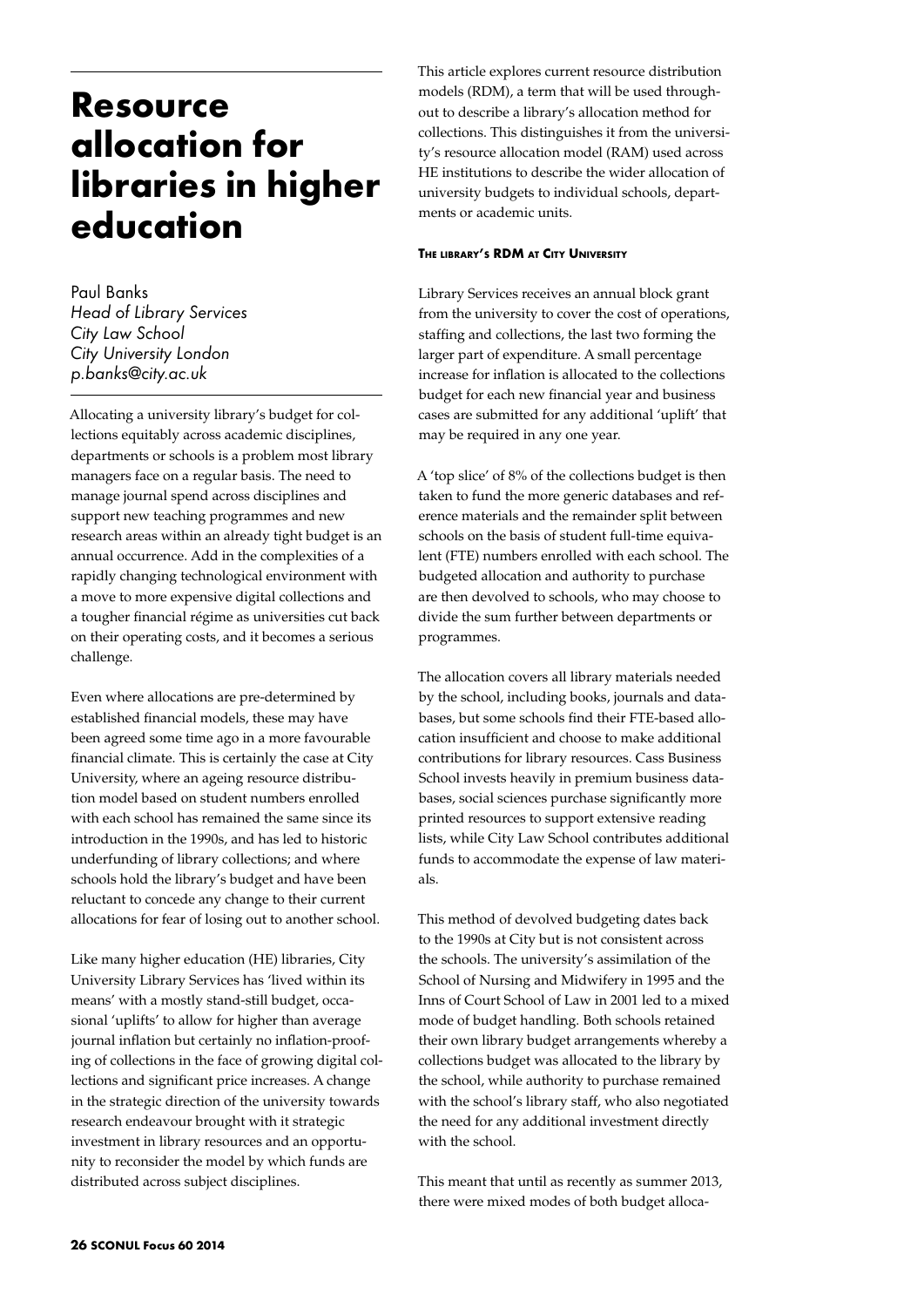tion and purchase authorisation across schools. This has given rise to differential levels of library resource allocation and service levels, with limited authority to spend delegated to the university's library service.

## **Risks in the current model**

This method of distributing library resources is fairly typical of UK university libraries. A comparative study commissioned by the University of Edinburgh in 2008 showed that of the ten sample universities, only two (Imperial and UCL) centrally managed the entire budget, while only Bristol took no top slice at all and allocated the entire budget across academic units (i.e. schools, departments or subject disciplines). Most took a top slice of between 11% (Edinburgh) and 81% (Nottingham) of the library resources budget before allocating the remainder to academic units using some kind of RDM formula to calculate their allocations with student FTE being the key driver.<sup>1</sup>

While clearly no formula is perfect, there are flaws in applying this method of allocating library resource to subject disciplines. At City University, a number of weaknesses in the current model have exposed some fundamental risks to library collections at an institution in the process of transformative change as it seeks to position itself as a research institution in a competitive education market.

- The overall level of funding is based on a 1990s level of funding supplemented by tiny percentage increases. These increases fail to reflect the higher inflation rates for databases, journals and texts. Consequently the library is unable to maintain its purchasing power, and indeed in moving towards the more popular but more expensive electronic format, suffers a substantial year-on-year cut in its budget in real terms. Periodic bids for additional 'uplifts' provide temporary relief but fall short of the 'inflation-proofing' required to maintain purchasing power.
- The 8% top slice for journals is insufficient for 'general' titles used by several schools and pre-dates the move to purchasing electronic journals in bundled deals. In practice most electronic journal subscriptions are now negotiated, purchased and managed as bundles with cheap additional content bundled in with major titles. A heavy top slice takes into account this purchase model and allows

a library to manage centrally most bundled and stand-alone subscriptions. 'Light slicers' are disadvantaged by the need for librarians to spend time sharing the bundled subscription costs between schools; while financially transparent, it is highly inefficient.

- • Journal title download statistics also show a high degree of interdisciplinary use; if one school chooses to cancel a journal it pays for, it deprives other disciplines of the use of that title, with knock-on effects for interdisciplinary research. One title cancelled will invariably need to be replaced by another so as to sustain the minimum spend required to obtain a discounted bundled deal. Again, this is time-consuming and inefficient for the library to administer.
- • A simple, un-weighted FTE-based allocation fails to account for differential costs of materials, predominant type of resource used by each school (business databases or print texts), depth of required reading on reading lists (more substantial for social sciences), variable student use of resources (measured through number of loans), full- and part-time modes of study, undergraduate or postgraduate level of study, research endeavour at each school, level of fees paid, and so on. The FTE-based allocation is clearly insufficient for some schools who choose to top up their allocation.
- • A resource distribution model focused on a top slice and a fixed allocation is inflexible in the face of market factors (the rising costs of journals, currency fluctuations, VAT increases, publishers' prices, technological change, etc), changes to university metrics (critical comment in the National Student Survey, significant growth in student numbers, changes to student profile, the balance between undergraduate and research needs) and changes to both university- and schoollevel strategic priorities (the need to finance additional resources for new research staff, for existing research activity and for interdisciplinary research).

The multiple methods by which library funds are allocated – top slice, FTE allocation with school authorisation of purchase and separate one-off bids for 'uplifts' or additional funding – lend themselves to inefficiencies, poor budget planning and a lack of transparency. At City University, the need for a larger block grant for inflation-proofing,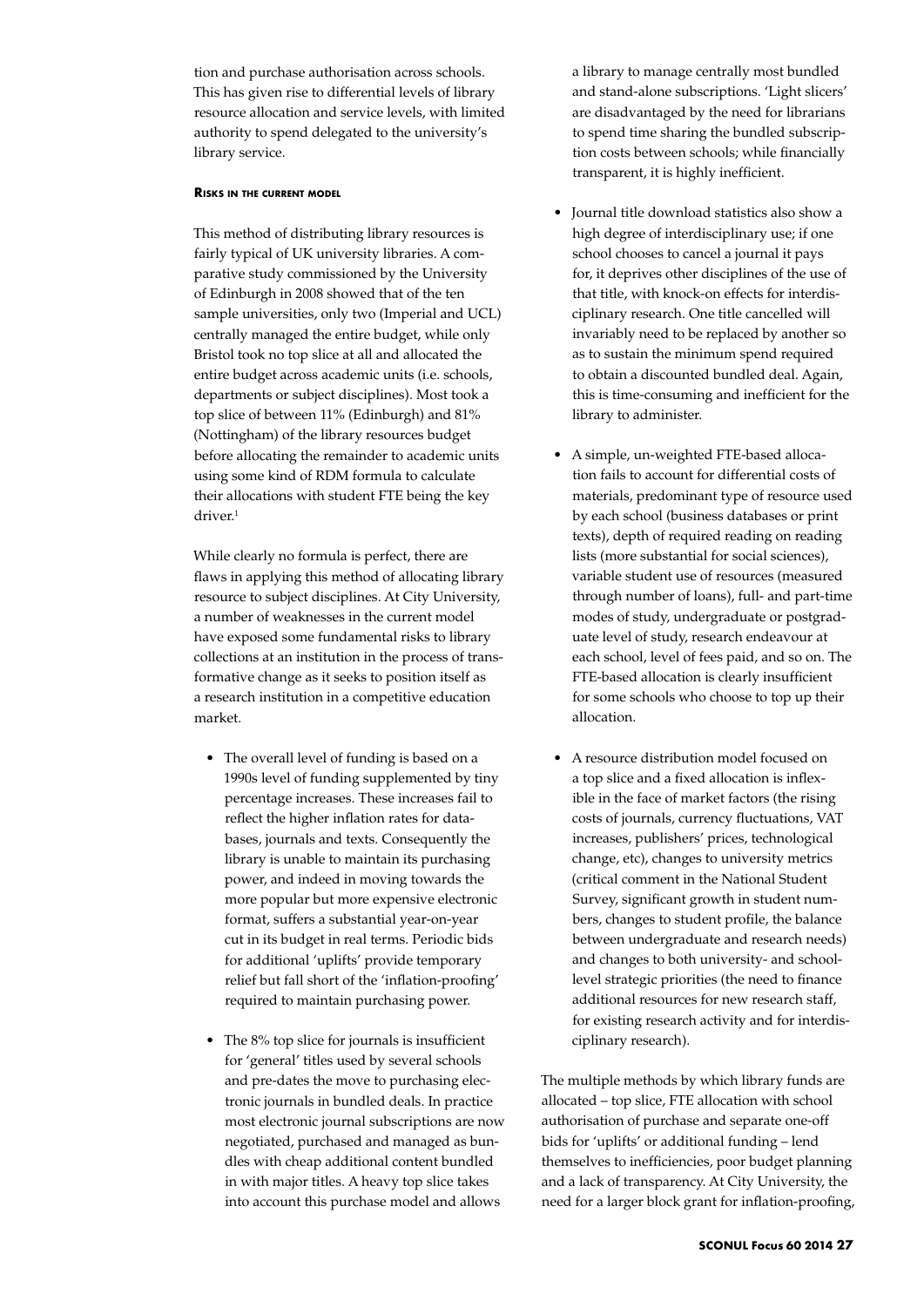a significant 'top slice' for better management of journal subscriptions and a fairer method of allocating sums between schools is self-apparent, but there is also a clear need for a single transparent model for the distribution of library funds across schools and disciplines.

# **Opportunities for change**

This model of allocating library funds between schools was reviewed when City University undertook a RAM exercise in 2008 to look at the overhead that schools pay for the library. Several factors were used to determine how costs should be attributed, including footfall, number of loans, the cost of acquiring materials and so on. The information was used to charge the schools for their use of library services, but the data collected had no bearing on the amount the library received and did not influence the way in which the collections budget was distributed.

Two significant developments in the last year have presented the opportunity for a more substantial change, however. In December 2012, the university released additional investment of £7.5 million in library resources over four years – c.  $£1.8$  million per year – much of it recurrent spend on new database packages and subscriptions. This cash injection will bring library resourcing to a level equivalent to that of a Russell Group university – a level that reflects both City University's aspirations as a research institution and its desire to be in the top 2% of world universities. The stated intention is to amalgamate this strategic investment recurrent spending into existing library operational budgets from 2014–15.

In addition, from 1 August 2013 all library resource budgets were centralised for the first time. This brought library operating budgets previously allocated by schools into the university library's operating budget alongside the additional annual 'top-up' contributions made by schools. While this has simplified the budgets into one centralised model, purchase authorisation remains with the schools, and the FTE-based allocation to each school remains in place. As yet there are no arrangements in place with the schools on the annual budget planning and review process and handling 'overspends' or contingencies.

With significant new funds easing the pressure on allocations to schools, and centralised budget arrangements in a state of change, there is an opportunity for the university library to introduce

a different approach to financing collections for disciplines that might be agreeable to all of the schools.

#### **Alternative models**

There are a number of alternative models for distributing library funds in use in UK universities. These broadly fall into one of the categories below, though some university libraries have adopted a hybrid model combining two or more methods.

#### *Formula-based model*

The resource distribution model used at City University falls into the formula-based category, with a top slice that can vary from as little as 8% (City) to as much as 85% (Kings) of the total information resources budget.<sup>2</sup> The remaining sum is distributed to schools by a simple student FTE-based formula. Variations of the model might include the setting aside of a 'discretionary fund' for targeted book purchasing (Liverpool) or a base allocation for 'minimum necessary provision' designed to protect smaller schools (Leeds). A simple approach, but, as we have seen, highly inflexible in the face of rapidly changing student profiles, difficult financial situations, research ambitions and changing university strategies.

#### *Weighted model*

As per the formula-based model above but after the top slice, the FTE-based allocation to disciplines is weighted for a variety of factors such as fees level and income, student profile, average costs of materials or book price, research output, the collection's strategic needs, pump-priming of new programmes and so on. The number of key drivers incorporated as 'weightings' varies substantially across institutions. Of the five formulae considered in Edinburgh's 2008 study, all used student population and cost drivers and were derived from both university metrics and marketrelated data. Material usage data was used in three RDMs (though not always successfully) but research in only two.3

#### *Percentage-based allocation (PBA) model*

The percentage of the library's budget allocated to each school or academic discipline equals the percentage of the total university teaching and research income received by each school or allocated by the university to each school. This approach aligns library spend with university income. Key drivers such as student FTEs and other weightings have already been taken into account when the university makes its resource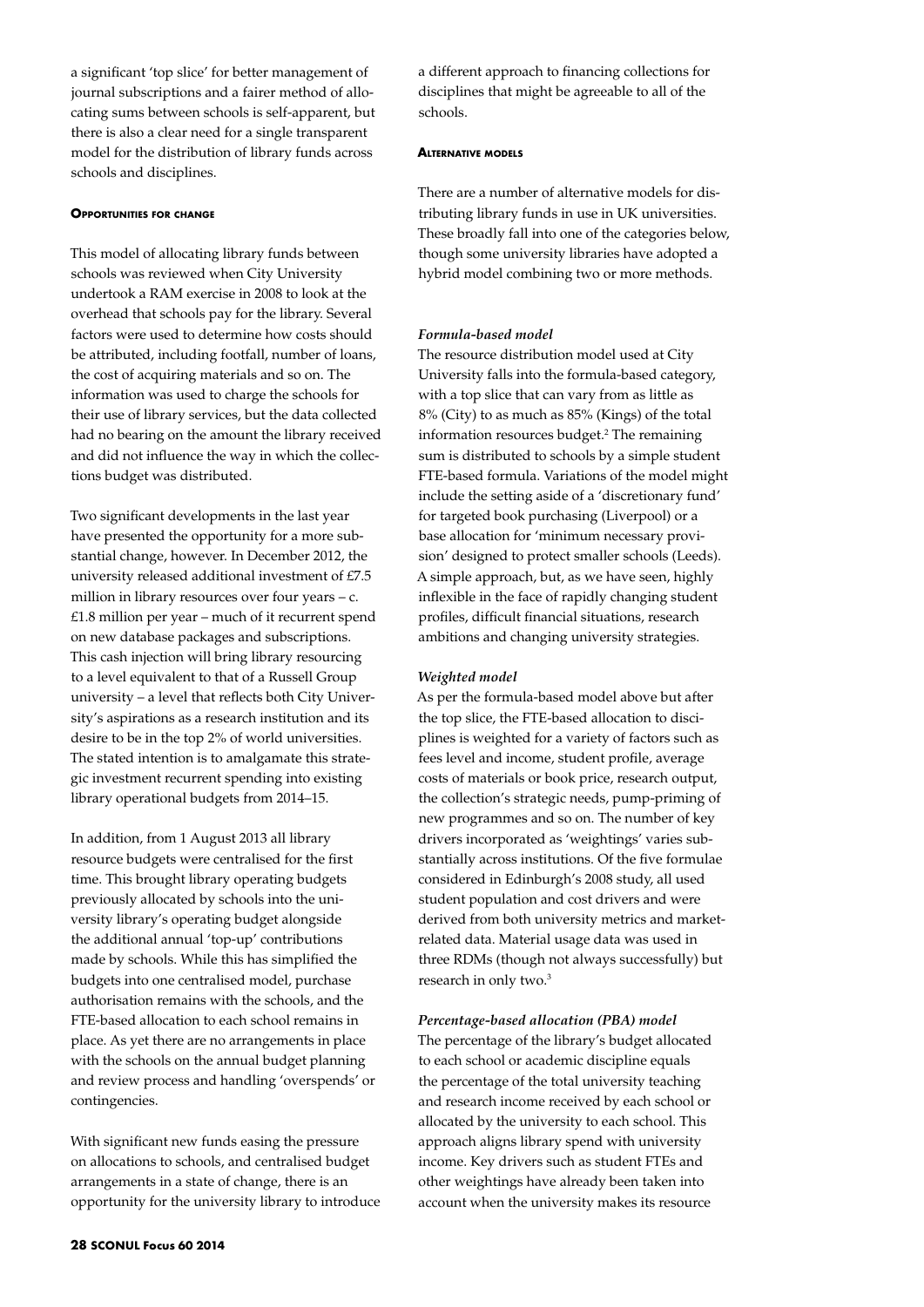allocation to the school; this model simply adopts the same measure for library resource. PBA is used by a number of US universities and the principles are used by some UK universities (Open University, York, Leicester, Cambridge), but often in line with a 'weighted model'.4

## *Income-based model*

The university's allocation to the library is divided amongst academic schools and subject disciplines according to a formula that recognises teaching need and research value. For example, at Leicester, after a top slice for e-resources, the remaining funds are allocated between teaching and research to the ratio of 65:35, reflecting the teaching and research contributions to university income.<sup>5</sup>

## *Activity-based model*

This model was used to incorporate the costs of library services across 30+ libraries at the University of Oxford and then charge the costs back to the schools. This model is less relevant here as we are allocating resources for collections rather than costing activities or staffing costs.6

## **Sector comparisons**

Many libraries within the HE sector provide information concerning RDMs on their websites; internet research gathered details of allocation models from twelve such institutions in November 2013.7 An email query to SCONUL members elicited details from a further seven; the responses also provided useful commentary on the RDM in use, their utility and any recent or pending changes. $8$ It is also useful to cross-reference the 2008 Edinburgh study referred to above, which details the RDMs of five institutions using allocation models.

The 2009 Detraz study showed that of the eight out of ten institutions that allocated sums to academic units, only two used a simple formula model, the remaining six favouring a weighted model with student FTEs and material costs as the key drivers.

Of the nineteen institutions sampled in 2013, seven used a formula model, with a further nine libraries choosing the weighted model, again with student population and costs as the key drivers but supplemented by loan figures, research activity and other variables. The range of variables chosen reflected the disciplines and interests inherent to the institution and highlighted the complexity of a weighted model. Indeed one library reported that it had decided to move away from an 'overly complex' weighted allocation

model towards a simpler method that responds to book requests as and when they come in.

Only three institutions used an income-based model; one had varied it with weighted allocations while another had chosen to discard it in favour of a 'heavy top slice' and a more centrally managed journal spend, dispensing with an allocation to schools altogether. The top slice was the most widely used tool in distributing library resource and is clearly seen as an effective way of centrally managing journal spend within a complex digital publishing environment.

#### **Towards <sup>a</sup> new resource distribution model**

It is reassuring to find that City University library is not the only library with a formula-based RDM that no longer suits a rapidly changing HE environment. Sector comparisons are also useful and there are sufficient data available to hint at a future scenario for City; a hefty top slice to allow for improved management of journal spend and a more weighted model in the allocation of resource to schools. Like all institutions, however, City has its own complexities; the need to provide sums for disparate and expensive 'professional' law and business disciplines ranging from undergraduate to prestigious postgraduate programmes, in addition to resourcing emerging research activities, all add to a potentially complex model for the distribution of library resource.

The university's decision to release £1.8 million of additional investment each year for the next four years is a key step forward, however. Amongst many HE institutions, there is now recognition that ignoring historic levels of underfunding has 'serious implications as to the status of the institution as a leading research-intensive university'. Today HE institutions 'see the access they provide to collections as a crucial intellectual asset and a key factor in the university's ability to retain its competitive edge both nationally and internationally'.9 City University is today starting along that same road towards an improved level of funding and a more equitable resource allocation amongst its schools and disciplines.

# **References**

1 Marie-Pierre Détraz, *Comparative study of information resource allocation models & strategies*. [Report] Commissioned by the University of Edinburgh Information Services. MD Consulting, 2009. Available at